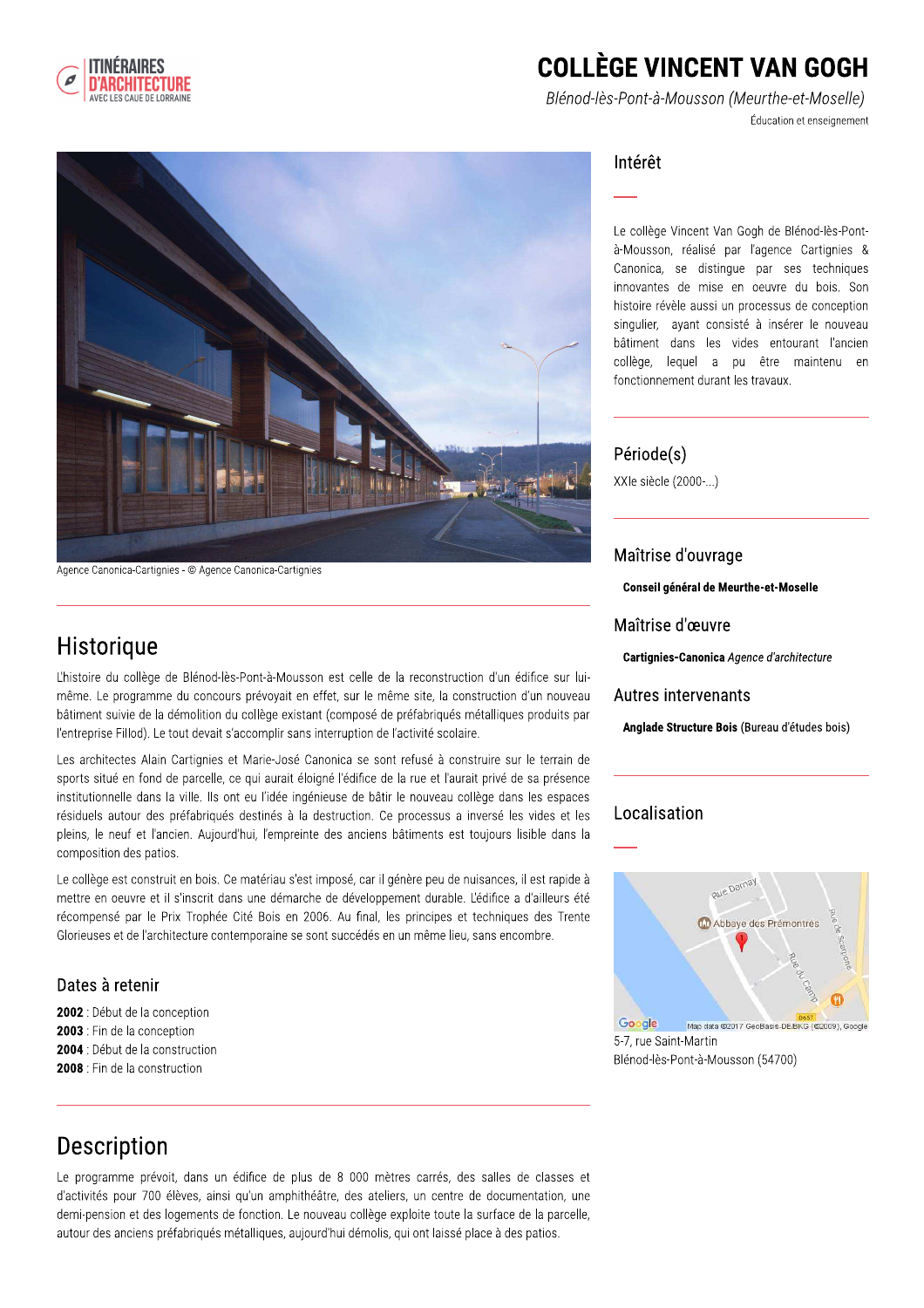La structure bois permet de construire à un mètre des parois de l'ancien collège. Suivant une trame porteuse de 7,20 mètres, les poteaux, composés de quatre éléments porteurs, viennent soutenir les triples poutres sans aucun support de liaison, les éléments porteurs verticaux (poteaux) et horizontaux (poutres) s'enserrant mutuellement. Cette technique ancienne de moisage a été repensée et réinventée en fonction des contraintes particulières du projet. Ce choix constructif détermine également la composition rigoureuse des façades sur rue qui affirme le caractère institutionnel de l'édifice.

Le bâtiment répond aux normes Haute Qualité Environnementale (HQE). Les essences de bois choisies sont naturellement durables : du pin douglas et du mélèze. Les espaces intérieurs sont en grande partie éclairés naturellement grâce à de larges baies vitrées. Une attention particulière a été portée au confort des usagers, notamment en termes thermique et acoustique.

#### Documentation conseillée

Plusieurs articles de presse spécialisée traitent de l'édifice :

"Détails : porteurs bois", AMC n°149, février 2005.

"Un nouveau collège, tout en bois", Le Moniteur, 27 janvier 2006.

"Construire dans les vides d'un bâtiment existant", Séquences Bois, n°61, juillet 2006.

HOYET Nadia, "Ancrage local : le collège Vincent Van Gogh à Blénod-lès-Pont-à-Mousson", Ecologik, n°1, février 2008.

"Reconstruction du collège Vincent Van Gogh", Séquences Bois, Vingt ans d'architecture et de projets marquants, n°100, juin-juillet 2014.

 $\overline{a}$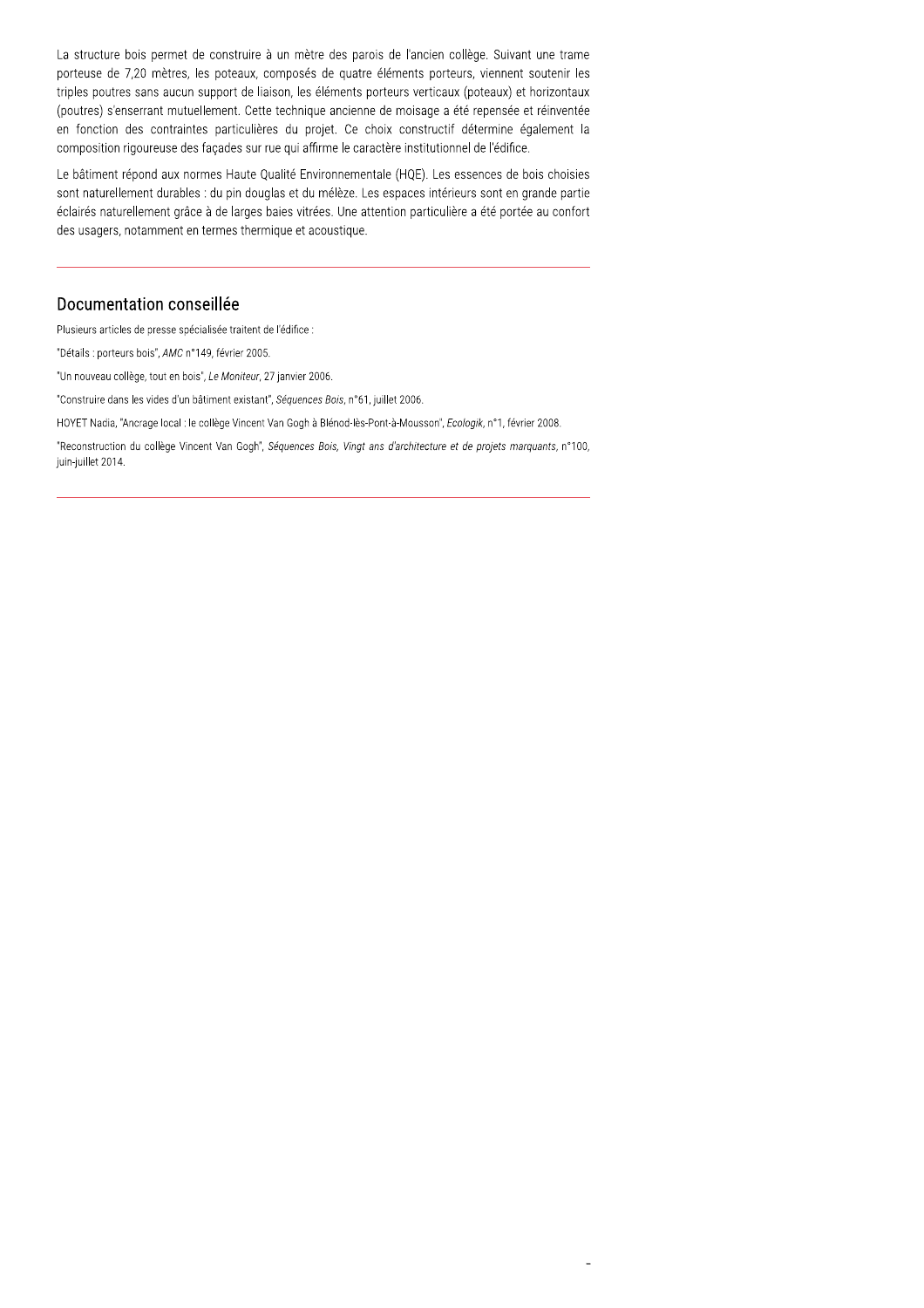

# **COLLÈGE VINCENT VAN GOGH**

Blénod-lès-Pont-à-Mousson (Meurthe-et-Moselle) Éducation et enseignement



Le nouveau bâtiment vient occuper tout l'espace autour des anciens préfabriqués qui seront bientôt détruits.

Source : Agence Canonica-Cartignies Droits : Agence Canonica-Cartignies



L'utilisation du bois a donné lieu à une modénature soignée en façade. Source : Agence Canonica-Cartignies Droits : Agence Canonica-Cartignies



Deux périodes de construction, deux systèmes techniques et deux langages architecturaux durant le chantier.

Source : Agence Canonica-Cartignies Droits : Agence Canonica-Cartignies



Cet enchevêtrement de poteaux et poutres illustre la sophistication du système constructif Source : Agence Canonica-Cartignies Droits : Agence Canonica-Cartignies



Les anciens préfabriqués métalliques ont laissé place à des patios. Source: Agence Canonica-Cartignies Droits : Agence Canonica-Cartignies